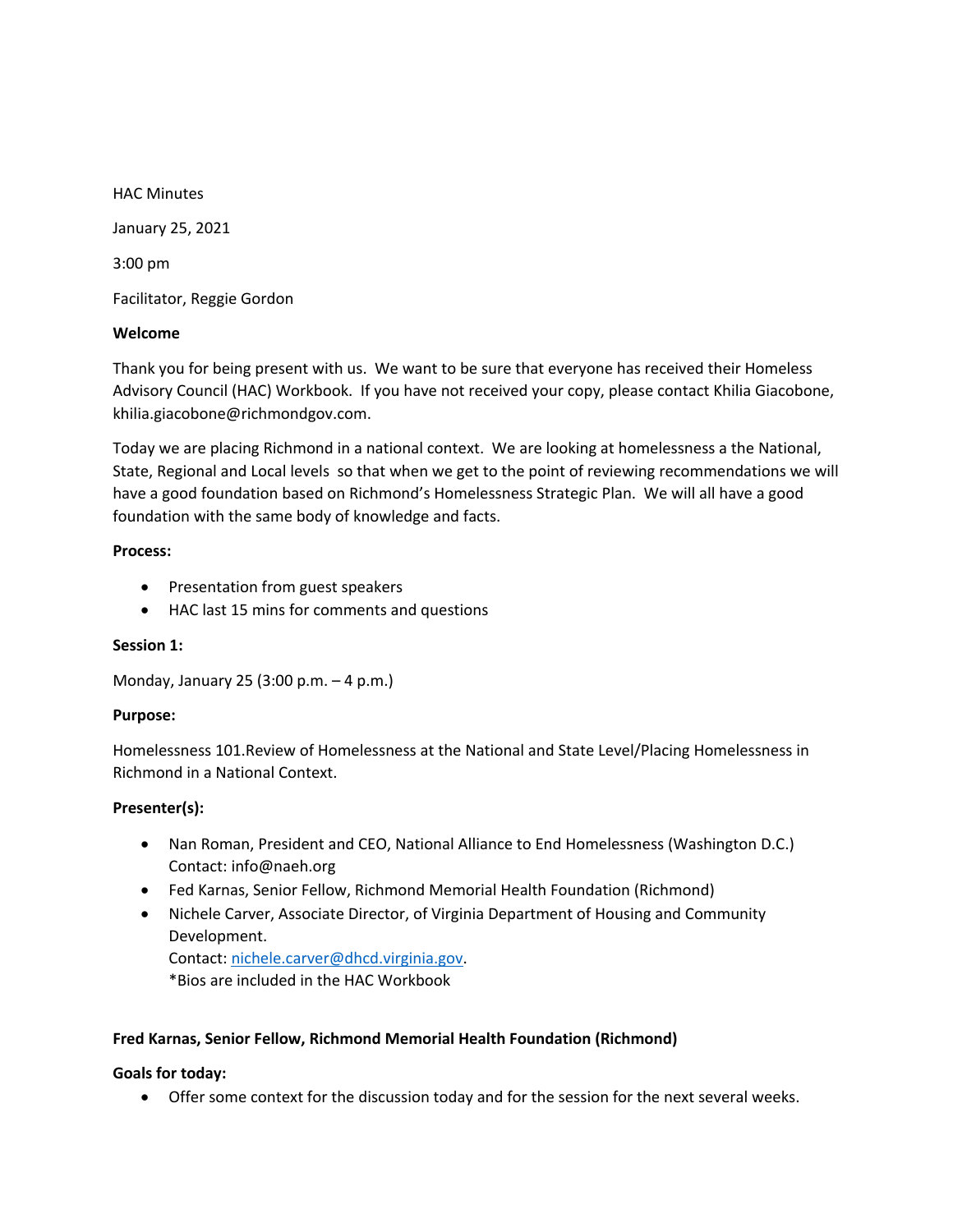• Cover 40 years of homelessness in about 10 mins.

### **History of Homelessness**

- 1. In the 1980's Peter Marin wrote a piece offering some thoughts on how homelessness emerged in this country:
	- Homelessness among other things is a complicated results of budget cuts, poorly executed deinstitutionalization, tax cuts, modernization of industry, shifts in the balance of things and the war, causing homeless veterans on the streets.
	- Homelessness is the sum total of our dreams policies, tensions, cruelties, kindnesses all of it recorded in the flesh in the life on the streets.
	- We need to be clear up front it is those policies that Marin alludes to have often fueled structural racism and that drives the poverty and set the core of homelessness and results in a hugely disproportionate number of persons of color facing homelessness.
	- It is critical that we understand that the context of the problem we are facing is much broader than specifically the programs we are working with here in the city of Richmond, the region or even in the country.
- 2. It is critical that we understand that the context of the problem we are facing is much broader than specifically the programs we are working with here in the city of Richmond, the region or even in the country. And that even in the midst of our inability to meet the overwhelming needs the systems in place have helped millions of people out of homelessness over the last decades..
- 3. When these mainstream existing systems whether they are related to housing or behavioral health, health or food insecurity or other basic needs; when they cannot meet the crushing demand people begin to fall through the cracks and then they end up homeless.
	- Too often when that happens the assumption is that the homeless system doesn't work. **Example 1:** since modern homelessness is driven mainly by the poverty and the lack of affordable housing. Here is one example of why we can't put all of our expectations on the back of homeless assistance system. The entire Federal Assistance project across HUD, VA, Education, is about 5 Billion Dollars. The mainstream housing programs at HUD are funded at 10X that level and yet everyone here knows that the waiting list for public housing are thousands of people long. If you are facing a housing crisis, is it not likely that the Public Housing System will be the first place that is going to help you out. Across the safety net programs we see are funded at much higher levels than the homeless assistance programs, as they should be and still grossly insufficient in terms of meeting the pressing needs.

**Example 2:** Corrections system receives over 80 billion dollars. Currently 36 X the homeless assistance programs. Yet that dumps returning citizens into homelessness. By the 1000's the lesson here…no matter how angry we are every time we see a person left behind on the streets or facing homelessness, it is simply impossible to expect the homeless system by itself to solve the problem.

- 4. What happens when demand outpaces resources? You have to make hard decisions just like you have to do with your organizations and your own households.
	- We who have worked at the national level on the housing policies, and those who have worked on local policies, have nightmares about those decisions, because we know people are going to be left behind. Even if we know those decisions were based on higher research or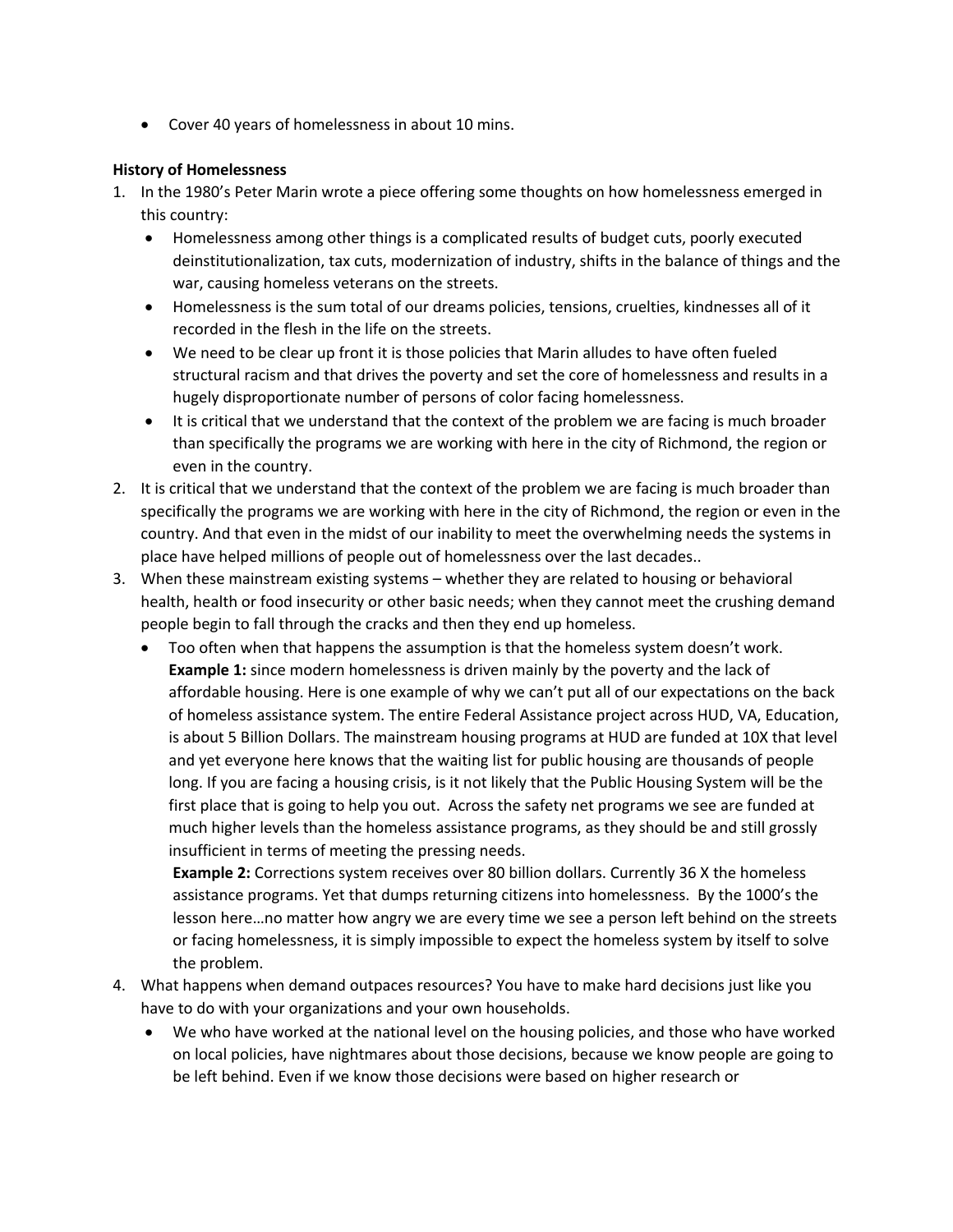understanding who has the least options. It is very hard to make those decisions. Some of those decisions drive how we make those decisions today.

### **History of Continuum of Care**

- 1. In the mid 1990's the Continuum of Care approach was established. The goal was to give communities that were closer to the problem more flexibility in setting priorities in their own local communities. I helped develop this and I felt like this was a model for how federal policies should work. The Federal dollars creates some guidelines – gives localities within those guidelines to set priorities however.
	- Over the years, those flexible resources have diminished and the programs that were funded year after year were no longer sustainable.
	- We have learned more about best practices for ending homelessness and tighter federal requirements have been put into place and less local control, they have to determine who they are going to serve. And it has targeted those resources to the most vulnerable folks.
	- Current definition of homelessness an operational definition of homelessness. In an effort to tie the amount of resources we have to those in greatest need. Certain populations were prioritized – veterans…then others were being discouraged like those being released from institutions like hospitals and prisons from entering the homeless assistance programs – not intended to be punitive but in an effort to not overburden the main stream assistance from just dumping people from their systems into an already overburdened homelessness assistance systems. We jettisoned approaches that were not proven to work. Like Mass Shelters, long term transitional housing in favor of evidence programs like permanent supportive housing, housing first, portal entry systems, and rapid rehousing which are all key components of our local continuum of care. These decisions have consequences – meaning that some, lots of people get left behind because lots because the resources that served them through the homelessness assistance services are not there.
- 2. It is not unreasonable to argue for different prioritizations of the federal law, there are people around this table who are working with populations who are often left behind. But these are the priorities that exist now and the decisions that have been made over the years drive local voices to get the resources that they can get. Even though this may seem constraining, by targeting resources on evidence based systems, we began to see some significant reductions in homelessness in the last 8 or 10 years. Unfortunately the pandemic has upended this and we will have to go back to that but we know that targeting resources can make a difference.

# **What can this committee do?**

- 1. You can be assured that the resources that you do have are spent equitably and efficiently.
	- The GRCoC here does a great job of that. But that does not mean it is not worth taking a look at both the system level and the programmatic level
- 2. We can better connect our homeless assistance systems with our mainstream systems. To increase efficiency and maintain and better outcomes for our homeless neighbors
	- We have seen this happen already between the homeless system and the health system during the pandemic. And Reggie is leading an effort in a more integrated health and human services – that will hopefully increase efficiency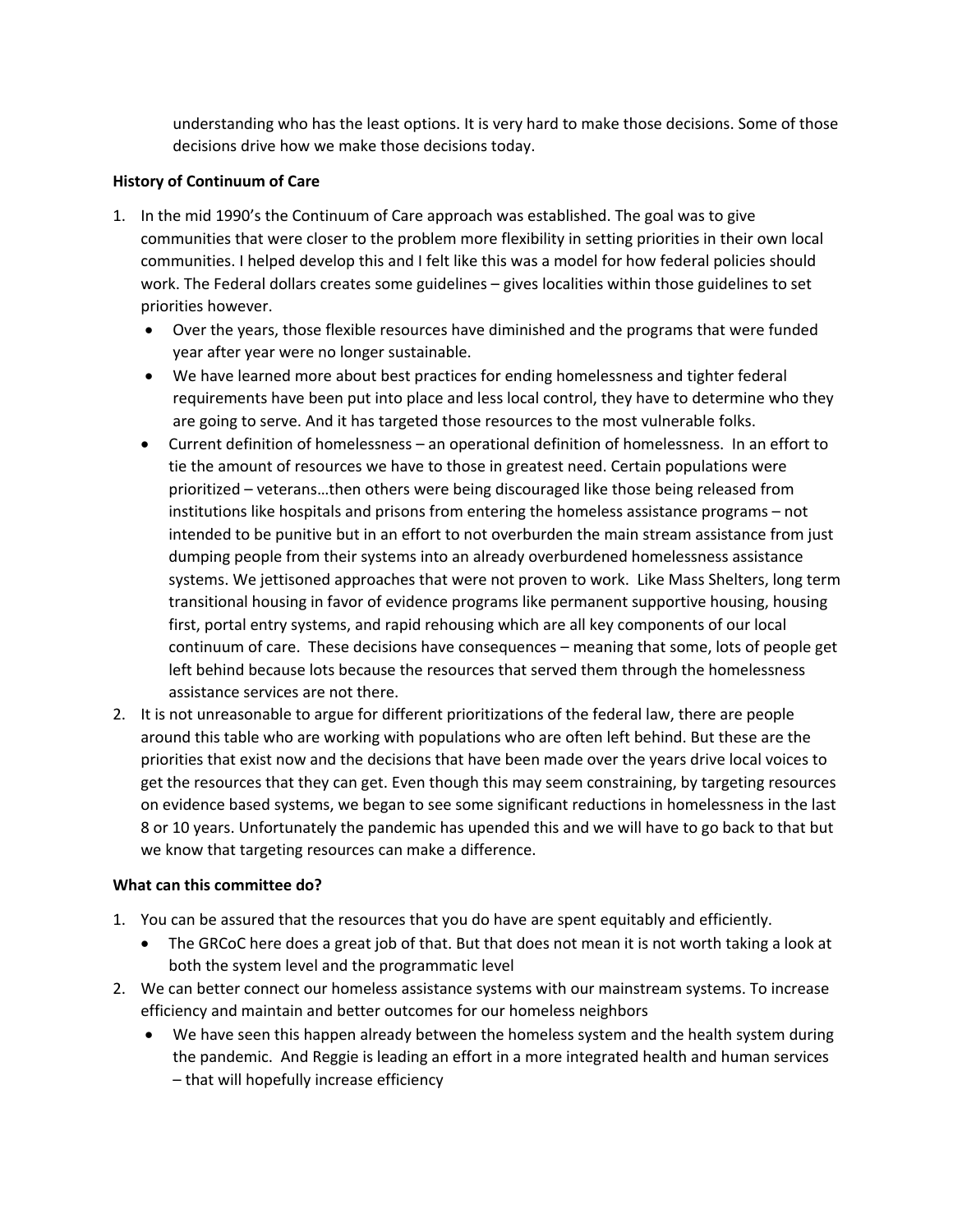- 3. We absolutely must at National, State and local level address structural racism and our safety net across the board. Until we eliminate the inequities that drives the disparities in our community, we will never end homelessness.
	- We can start by knowing we have the capacity to dis-aggrate data  $-$  see where the greatest needs and who is being served.
- 4. We continue to innovate and adapt as needed.
	- The fact that so few homeless people have died from COVID compared to what the CDC predicted, is not a miracle, but the result of incredibly hard work systems and programs adapting almost overnight to meet the emerging need for safe housing and to no one's surprise the additional dollars made a huge difference .
- 5. Finally we can stop blaming overworked and under resourced providers and recognize that it is on all of us.
	- Press on for more federal resources. State government, local governments, philanthropist and the private sector must all play a role in ending homelessness.
	- The Federal Government has the capacity to deal with the problem at full scale.
	- We must push back against NIMBY and other policies that limit the ability for equal housing.
	- We must know the facts about what's being done and share them with our neighbors.

### **Closing Thoughts**

Author and friend Johnathan Kozol says about ending homelessness:

• The many problems that we may not know how to solve, we may need more research and testing, but homelessness isn't one; we know how to build housing ,we know how to provide needed services, what we need is the will to ensure that every man, woman and especially that every child is housed.

I know you can do that. I look forward in seeing what comes of the hard work that you are about to take.

#### **Nan Roman**

### **What is Homelessness**

- 1. Housing really is the driver of homelessness.
	- This defines what homelessness is; those who have a house are not homeless.
	- We become homeless because we just can't afford housing.
	- Substance abuse, not having a job, disabilities, all of these things may cause people to become poor and exacerbate the problem. Those people who have those problems, most of them are housed. it is not the substance abuse, not having a job, disabilities that is causing homeless, it is something else. The major issue is housing affordability.
	- It is something else. People with a criminal record, people in foster care are also at a disadvantage in getting housing, of course by virtue of systemic racism people of color are disadvantaged in the housing market. Disproportionally this leads to homelessness. In all of these cases the real, major issue is housing affordability.
- 2. The cause is that there is just not enough affordable housing units for all the low income people who need those low housing units.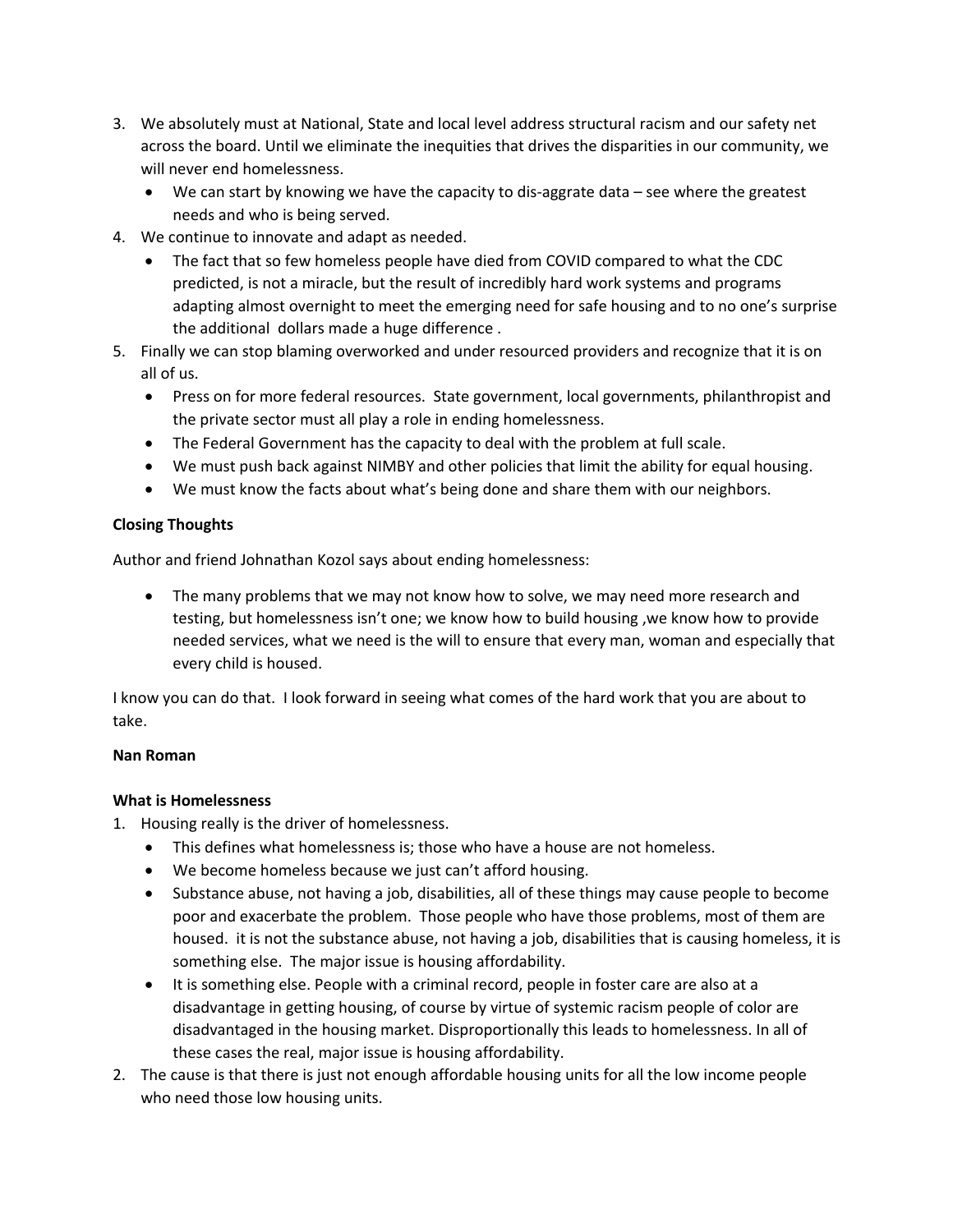- There are statistically 59 available low income units for every 100 household units in the country, according to HUD. Only 1 in 4 people who is eligible to receive housing assistance because there is not enough money coming into the federal budget to receive housing.
- We are about 7 million units short about having enough affordable housing to meet the needs of every low income household in the country. It is really a game of musical chairs and those that are left standing, they don't have a chair are at risk of becoming homeless.

### **Homelessness History since 1970**

- 1. We don't have to have homelessness, when I started working in the housing issues in the 70's, we did not have widespread homeless issues. We had a surplus of affordable housing units relative to the number of households that needed them. We had enough housing for people.
	- We had plenty of substance abuse, mental illness, disabilities and no jobs and plenty of racism, and yet we did not have widespread homelessness.
- 2. Federal Gov recommends that people spend not more than 30% of their income on housing, most low income housing, at least half of the low income household, most of them pay much more than that, they pay 50 to 70% of their income for rent, that of course leaves too little for food, education and clothing, and that means they are unstable in housing. The cost of housing and the gap in affordable housing is really what is driving up homelessness and commensurately, housing is the solution to homelessness.
	- The homeless system is dealing with who are people affected by this economic issue, there is just not enough resources to help all of the 8 million households that have what we call worse case housing needs, that is where they spend too much for housing and but can't find housing.
	- We do not have enough resources to pay for people who become homeless. 37% of people who become homeless are in the shelter – over a third of the people who become homeless, we are not even providing them with any shelter.
- 3. As to the homeless system, we are really managing a scarce resource and that's why it is not making very much progress on the problem.
	- However between 2007-2016 because it became more efficient on the types of strategies that were being used. Homelessness went down. Particularly among families. There was an emphasis on this timeline of chronic homelessness, families went down. Veterans had a huge decrease, due to resources and some additional resources that got devoted to homeless veterans.

### **Thoughts for this Committee**

The Homeless system fails to help everyone. That is true either because it is not using its resources it has efficiently and effectively. I think the two things, for you to be thinking about:

- What could be causing the numbers to be going up.
- And are you using the resources effectively and efficiently.
- 1. Richmond does not have enough resources, but I have been impressed with the work of the Greater Richmond Continuum of Care (GRCoC).
	- The Alliance has worked with Richmond over the years with their strategies, GRCoC is considered one the better CoC's in the country. It rings every bit of help out of every dollar it receives. It is not ineffective. It has effective programs.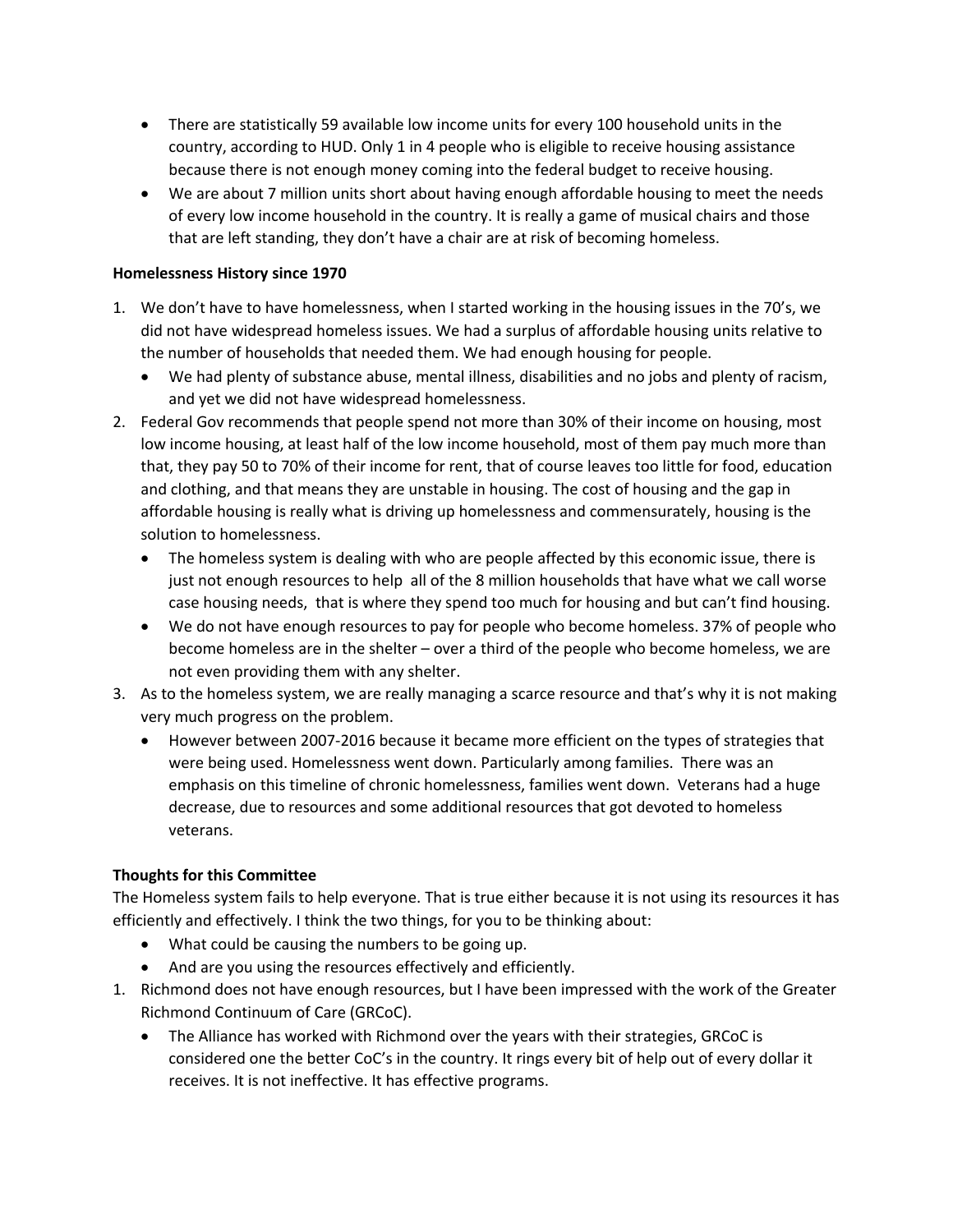- GRCoC does a great job in collecting data and using the data it collects to design what it needs to do to prioritize its scarce resources. It stays on top of the best practices are and what it means to implement those best practices. Using best practices at a higher level than others.
- It's philosophical approach to managing in your city is good, it is trying to help everyone, but putting its resources into the people in the highest needs.
- It is very transparent it communicates with people about what it is doing and why. It is strategic in approaches, always trying to figure out what is going to work whether it is dealing with an issue or using a racial lens, it is innovative, it is not afraid to try things. To adjust things and drop things if it is not working.
- It is successful in raising money, it works hard to build the capacity of providers.
- We regularly go to your GRCoC to get sample policies and how to implement certain practices.
- 2. So if your GRCoC is not ending homelessness, it is because they don't have the money to end homelessness, it is not because they are not doing the right things, it is not to say there couldn't be improvements. But it is a high functioning CoC. What are some of the right things to do:
	- Housing first, rapid rehousing, getting homeless into housing and then linking to other resources. People do much better as we all do. When we have a solid stable place to live.
	- Low barrier housing.
	- Diversion to try to get people who have not yet lost housing, catch them and do some problem solving and see if there are alternative.
	- Linking people to services about what people are going to do.
	- Coordinated entry to focus on folks who are those with the highest needs. Too many people are not getting anything there esp. people with higher needs.
	- There needs to be better balance. In this COVID environment, better spacing in hotels
	- Providing testing and vaccination vaccinating but these are all things
	- Encampment; getting people into housing and out of camps is the best practice.

# **Closing**

We need to close the front door into homelessness and open the back door to homelessness.

We need to prevent more people from becoming homeless, making the MAINSTREAM Criminal Justice, Foster Care, TANF, Health and other systems responsible; not to discharge people into the homeless system.

And getting everyone that needs housing into houses and connect services in their community – that is the back door.

# **Nichele Carver**

Richmond was the system that I started working in around 1997. This is the system I know the best in the Commonwealth. I started at RBHA and then moved on the state level, I can definitely put Richmond in context.

# **GRCoC Expectations from the State Level**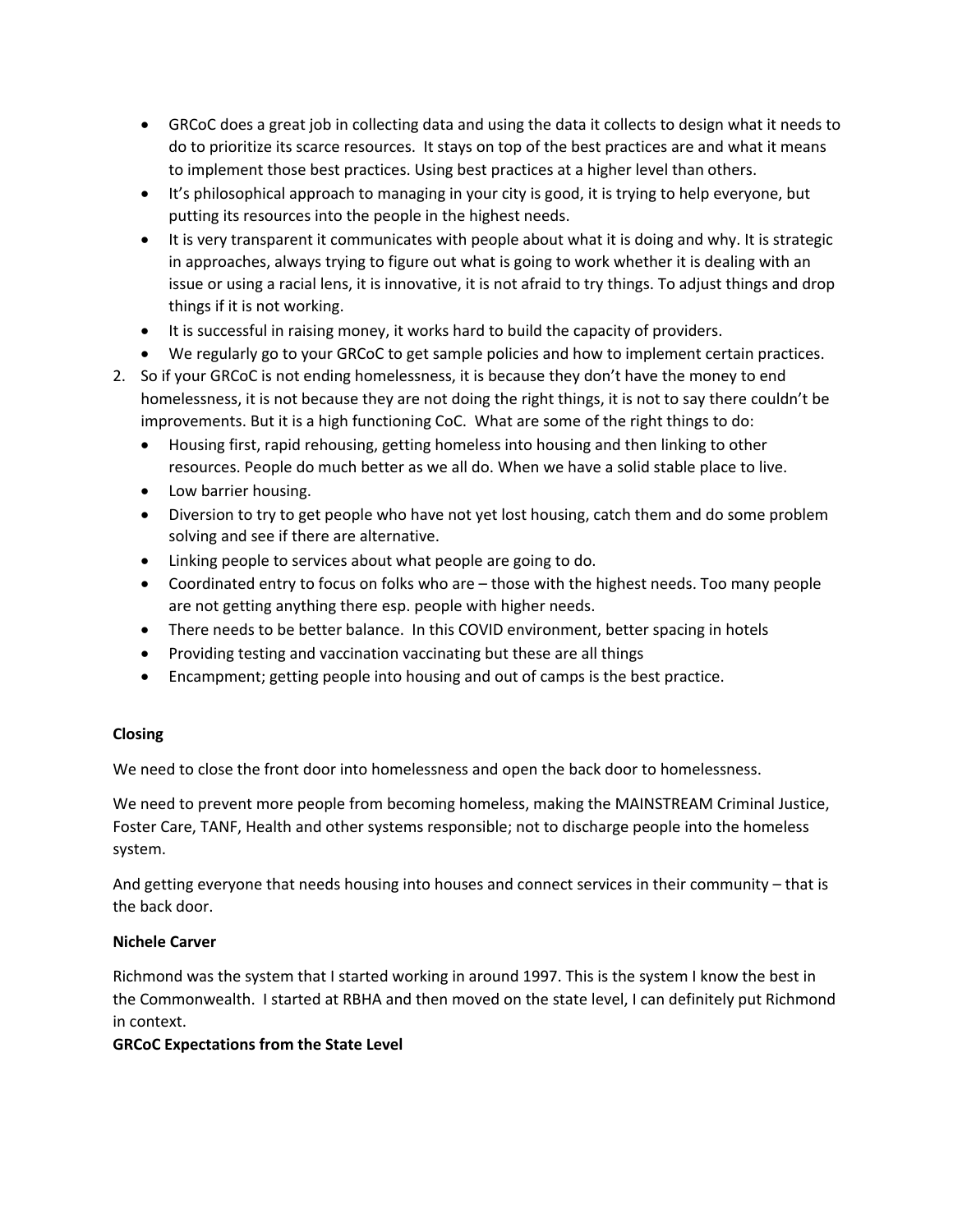- 1. The Greater Richmond Continuum of Care (GRCoC) we are referring to Richmond and all of the localities that fall within that sphere: Charles City, Chesterfield, Goochland Hanover, Henrico, New Kent, Powhatan and the City of Richmond.
	- Today's conversation is very much about Richmond from the state perspective we are talking about greater Richmond COC – it is a little bigger and so we always have the expectation that the funding going to the GRCoC is for the entire community, we don't break it up by communities. We give it a pot of money with the expectation that it will serve everyone experiencing homelessness and region. This is not odd, there are 436 communities and Coc's. Every community doesn't have their own CoC, it would not be cost effective and would not make sense.
	- When you start to plan what you are going to do, it really should be a regional effort. Regional works much better than trying to put all of your requirements on one community. NOVA has separate CoC's due to per capita.
	- There is not enough money right now for anyone to end homelessness. We sent out a request to find out how much it would cost for every CoC in the Commonwealth, if we had a magic bullet and could end homelessness? This was what came back during the heart of COVID in June – it came back at 187 million, which was way lower than I thought it would be. We don't have 187 million.

# **What We Need**

- 1. Affordable housing.
- 2. A more robust Coordinated Entry system the coordinated entry system is a requirement through HUD and through the Dept. of Housing and Urban Development and DHCB.
	- Nobody is getting money without a coordinated system. The requirement for a coordinated entry is that there should be a door to the system. It could be multiple doors doing the exact same things or one door doing the same thing, but not multiple doors doing different things. That would put the GRCOC out of compliance.
- 3. Housing first is our primary goal, not just getting more shelter beds.
	- The problem with that is that if they just get a shelter bed, they are still experiencing homelessness.
	- They are still homeless and the larger issue is affordable housing. You can create a lot of shelter beds, but if you don't have affordable housing, you did not change it or you made it so people just can't see it. But did not change it.
- 4. When we are talking statewide and funding whatever decisions are being made, remember that a decision made for Richmond will affect the other 8 communities and could affect them if any other kinds of stipulations were made
	- Example in NOVA, they said, we are only going to serve people from x community even though they have a COC that serves all of the larger area. They said we will not serve everyone in this CoC effects funding, it is unfortunate but did not work – we had to put money into another community to serve the other communities by their CoC.
- 5. We are very much into making sure everybody has access. When people don't have access. There's a problem and we try to get to the root of the problem. To solve the problem we can never cut out access for more people.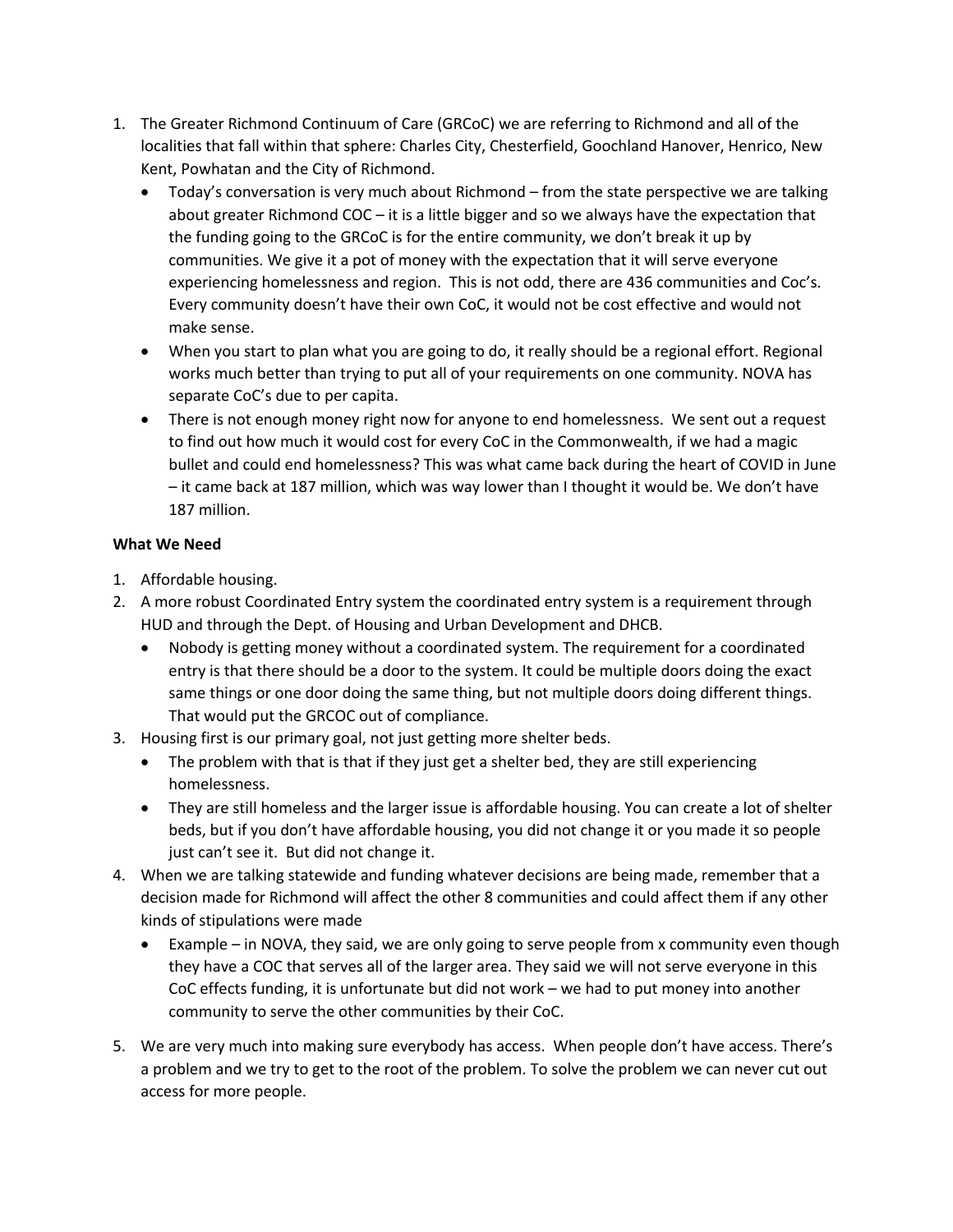### **Questions from Speakers**

 $FK -$ 

1. Nan, are there any efforts of the part of the US Interagency Dept. on the work being done to engage the mainstream systems in addressing homelessness and do you have any examples in other communities or elsewhere and how have they been able to better engage, whether it be the behavior health folks or foster care folks and recognizing their part in reducing homelessness and reducing their part of the homeless assistance services.

### NR -

- 1. There is a US interagency Dept. that is supposed to in the quarterly sessions work on the issue, Coordinating people's homelessness issues, without people trying to nag and focus on the preventive side of things. I think it hasn't done a great job there. Coordination among healthcare and housing and other kinds of services is really important to getting the numbers down. There are a number of programs designed for Fed funding:
	- In addressing the needs of youth getting out of foster care getting into housing.
	- The veterans  $-$  from the VA to get veterans into housing
- 2. In the new and current administration we are going to have more opportunities to plan than in the previous administration to coordinate the systems better.
- 3. As you are doing work in Richmond. There are big pockets of money already in play.
	- FEMA made a commitment, not sure what it means yet. They were paying 75% of motels and people who were homeless and were in isolation quarantine related to COVID. They have now decided to pay 100% of that will be reimbursement – which is why a lot of communities have not used this. FEMA takes so long reimburse them. And some will reimburse faster. They have expanded who they are willing to serve – this would get people into hotel rooms quickly – over the next 8 months
	- Stimulus bill proposed has 5 billion related to property acquisition related to homelessness, 10 billion for other assistance and 25 billion for rental assistance. Large amounts of money that will be flowing into communities.

\*\* You are striking while the iron is hot in terms of possibilities to be able to implement your integrated system plans.

 $NC -$ 

- 1. We have a couple of Initiatives on the State level.
	- State Health care and housing initiatives.
	- The Virginia Coordinated Council on Homelessness we are trying to replicate that at local levels.
	- Pilot projects where we are working with managed care organizations. COC's have been involved, we are seeing how we can put projects in and see how we can have more money that will be helpful to will assist communities way past COVID.
	- FEMA vs. VA Dept. of Emergency Management put out something that was a little contradictory. We are waiting to see which one we have to follow. They simultaneously came out saying you